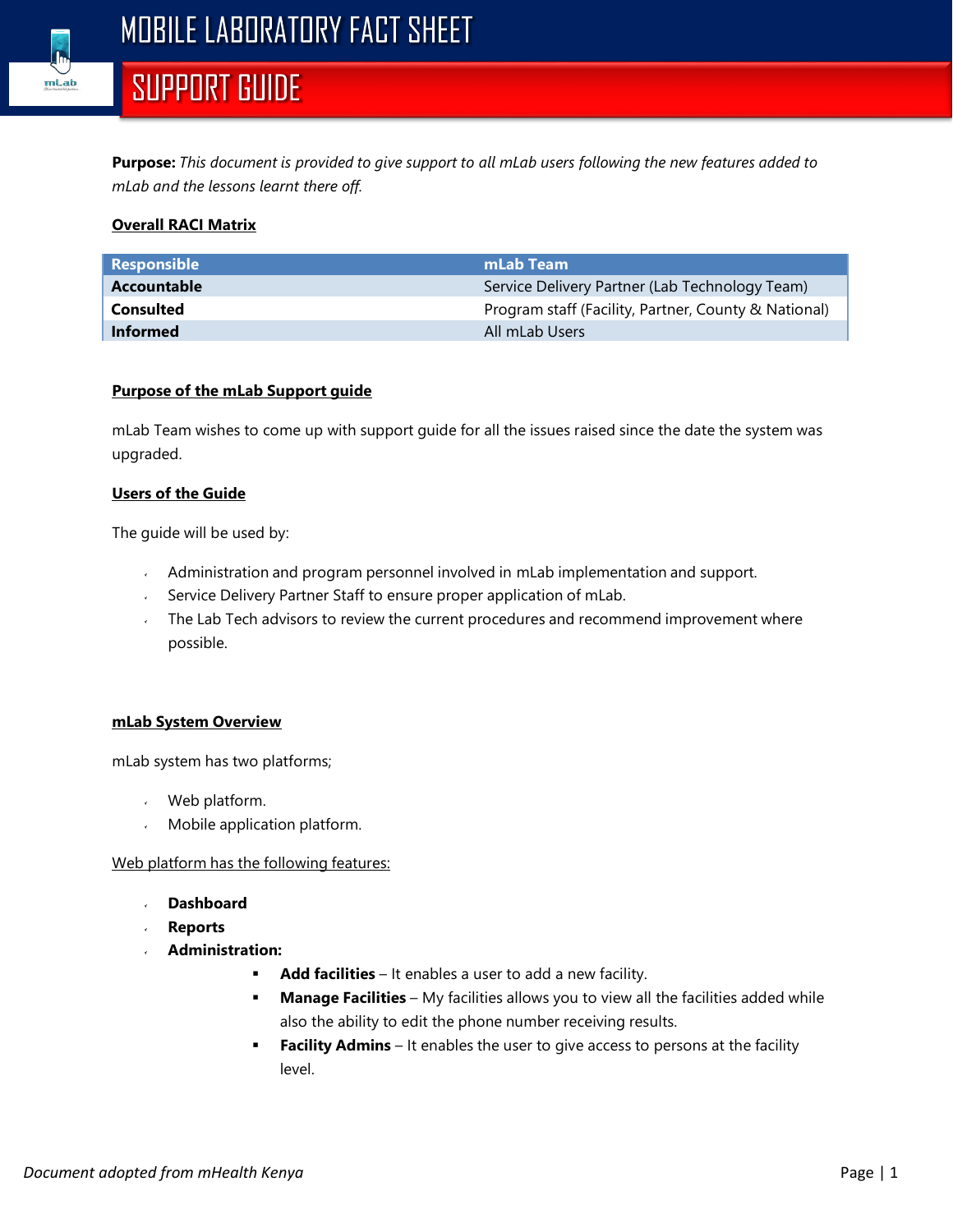

### **SUPPORT GUIDE**

Mobile application platform has the following features:

- Results
- Dashboard
- Add Client
- Sample Remote Login
- Historical Results

#### **New Features**

In October 2017 we upgraded the mLab application to encompass security and privacy to the entire patient whose results are been relayed via mLab system. mLab uses a shortcode 40147 to relay results to the facility users with the mLab application.

The following image shows how the results are currently been received by all safaricom subscribers:

| 日日二 |                                                                                                                                                  | △ * ©  (555) 19:37 |              |   |
|-----|--------------------------------------------------------------------------------------------------------------------------------------------------|--------------------|--------------|---|
| く   | 40147                                                                                                                                            | ని                 | $R_{\alpha}$ | ł |
|     | 34df70288751b90c84276d574a530<br>c256b6a20e3a837d842b2bf01e36<br>fc3dee9eb74912af15bbf25f095fe62<br>2d1f3de1eb10f8bb2608bc79e855a<br>07e6efc22a5 |                    | 19:46        |   |
|     | d71ddbcda1d36c189af4117aea451<br>5cd1a51b40cb825a30e28a6b7971<br>de2fb7353d9a44500d8ee781f2b55<br>41302fe66fc6153f4cacec24e2b973<br>271f752e47f6 |                    | 19:46        |   |
|     | 6e16d5b31fb292471589d9e1d49ce<br>6b7138088c962a501dd36cc0dcbec<br>d732348f8bc5139b8308113b3b6d8<br>c60ee6f1db7a4218e19150865b838<br>04cd138233b6 |                    | 19:46        |   |
|     | dab47f4fd003b57ebc57d6f09a2f75<br>068aa4e3fe584e7b915d0ca2a621e<br>abc68b26778ec4fa22278db9ba147<br>9f28e392c1947c2401958dafbc2c8                |                    |              |   |
|     | Type text message                                                                                                                                |                    |              |   |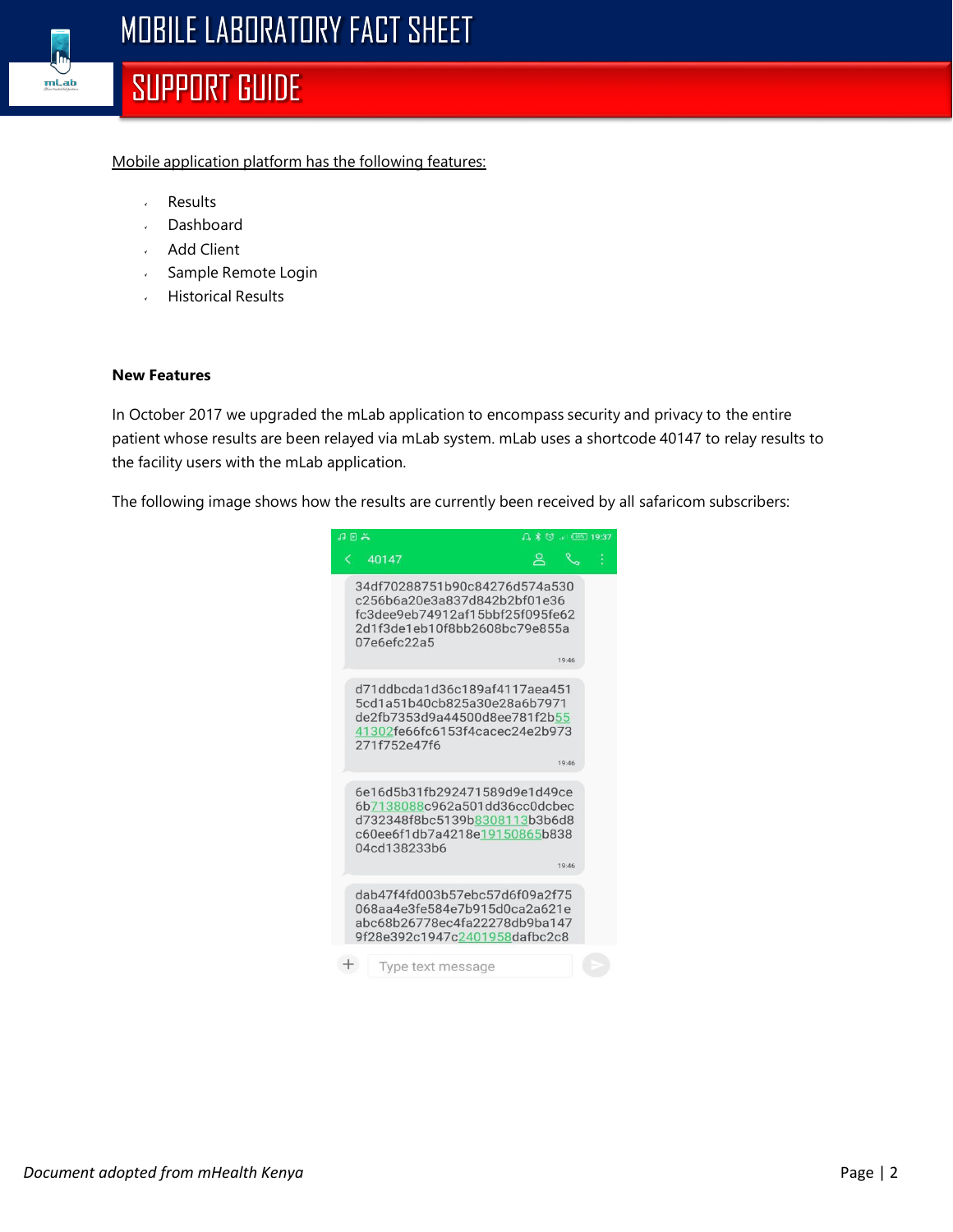

### **SUPPORT GUIDE**

While the upgrade went as planned, we have hit a few bumps on the road which is due to lack of right information been provided to the users.

The following are some of the **FAQs/issues** so far encountered and how best to **resolve** them:

#### **1. How to decrypt the results received?**

Results are been sent as encrypted from the mLab system to the receiving facilities; once the results have been received in the facility phone, the new mLab application decrypts it for the user to understand and consume the information when they log into app. The user can only see these decrypted messages once they log into the application. See the images below:



#### **2. Unable to view results even after upgrading my mLab app.**

There have been many cases reported on users having upgraded the application they are still unable to view the results.

Things to consider:

Is the mobile device dual? If yes, please instruct the user to go to their phone settings and make the network line registered to receive the results to be the default SMS sending/receiving sim card. See the images below: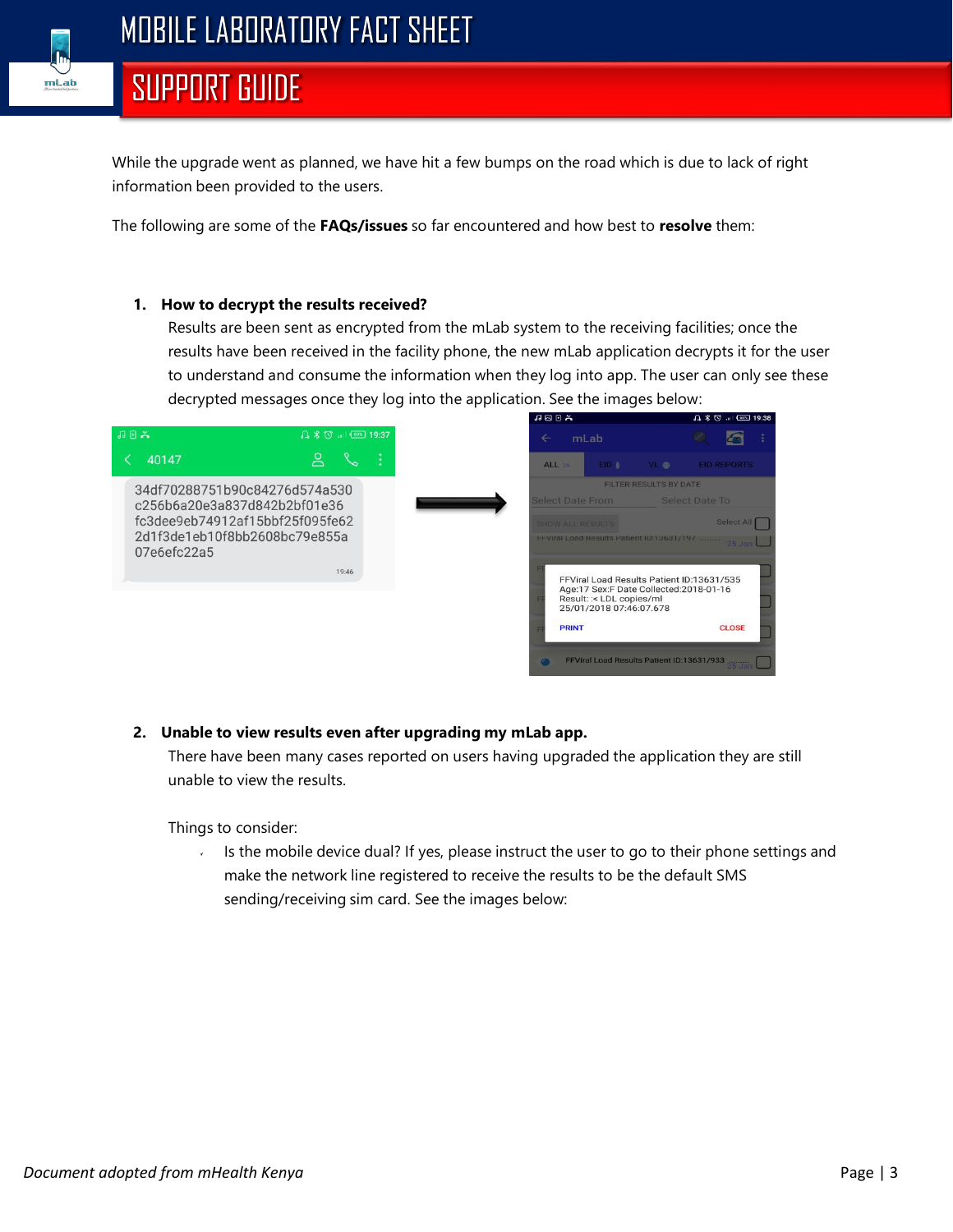

# **SUPPORT GUIDE**

| $ABB X$                            |                                                                     |                         |
|------------------------------------|---------------------------------------------------------------------|-------------------------|
| <b>Settings</b>                    |                                                                     | Q                       |
| $\mathbf{M}$                       | Cellular data is off                                                | $\checkmark$            |
|                                    | Suggestions (2)                                                     | $\widehat{\phantom{a}}$ |
| Ļ                                  | Use your voice<br>Say "Ok Google" to search, set alarms & more      |                         |
| $\hbox{ }\Omega$                   | Set do not disturb schedule<br>Silence your device at certain times | $\ddot{\cdot}$          |
|                                    | Wireless & networks                                                 |                         |
| $\Box$                             | SIM cards                                                           |                         |
| $\widehat{\tau}$                   | Wi-Fi<br>Disabled                                                   |                         |
| $\ast$                             | Bluetooth<br>Disconnected                                           |                         |
| $\Theta$                           | Data usage<br>1.84 GB of data used                                  |                         |
|                                    | More                                                                |                         |
| Device                             |                                                                     |                         |
| $\langle \hat{\mathbf{Q}} \rangle$ | Display<br>Adaptive brightness is OFF                               |                         |
| $\cap$                             | Notifications                                                       |                         |

#### **Showing setting up the registered receiving mobile number as the default messaging SIM card**

If No, ensure that the phone has messages from 40147 if there are no messages; open  $\mathbf{v}^{(i)}$  . the phone's dial application and dial \*100\*5# then input 5 followed by 2 and check whether the shortcode 40147 has been blacklisted by the user unknowingly. See the images below: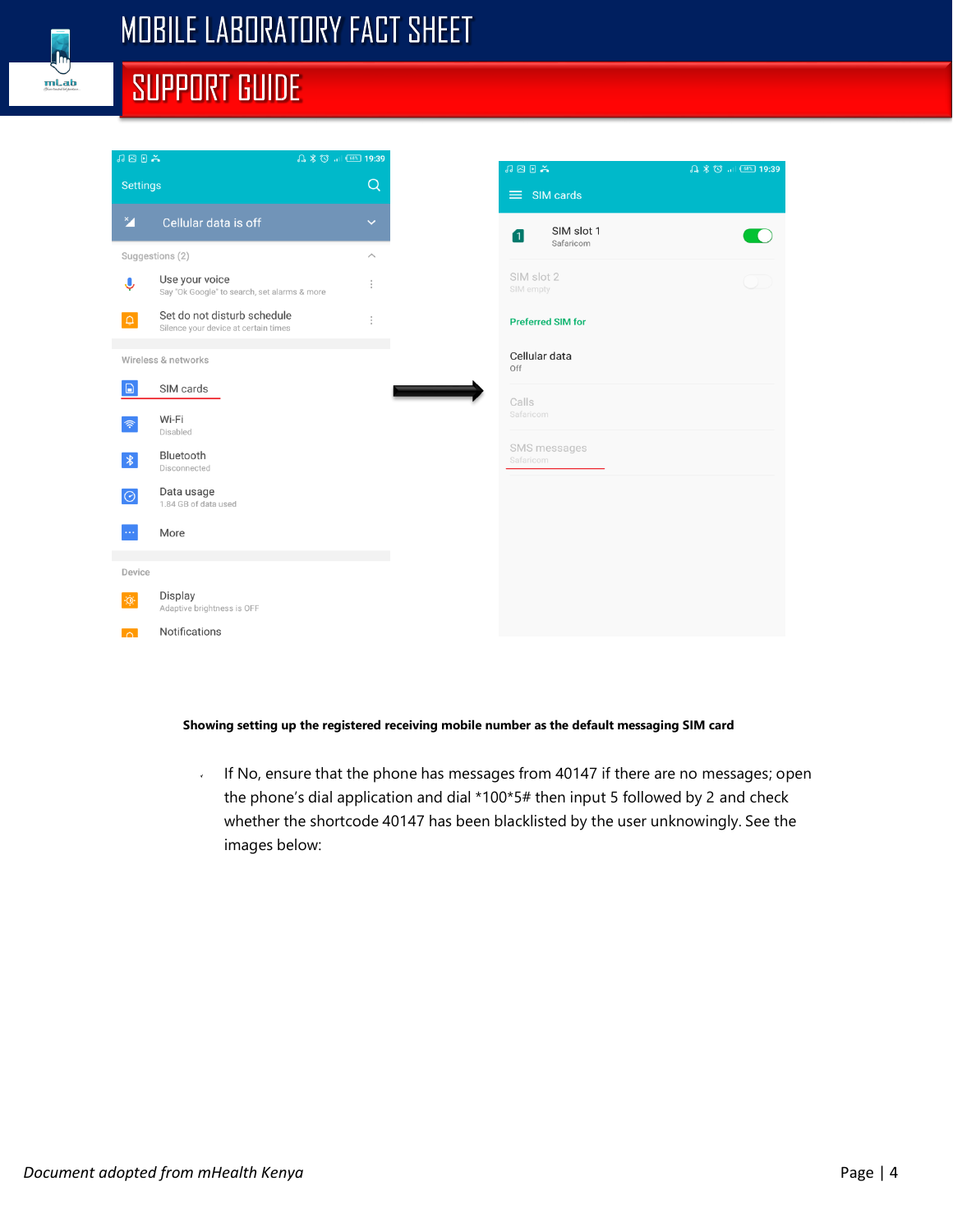

# **SUPPORT GUIDE**







**Showing unblocking of the results shortcode 40147 from Safaricom**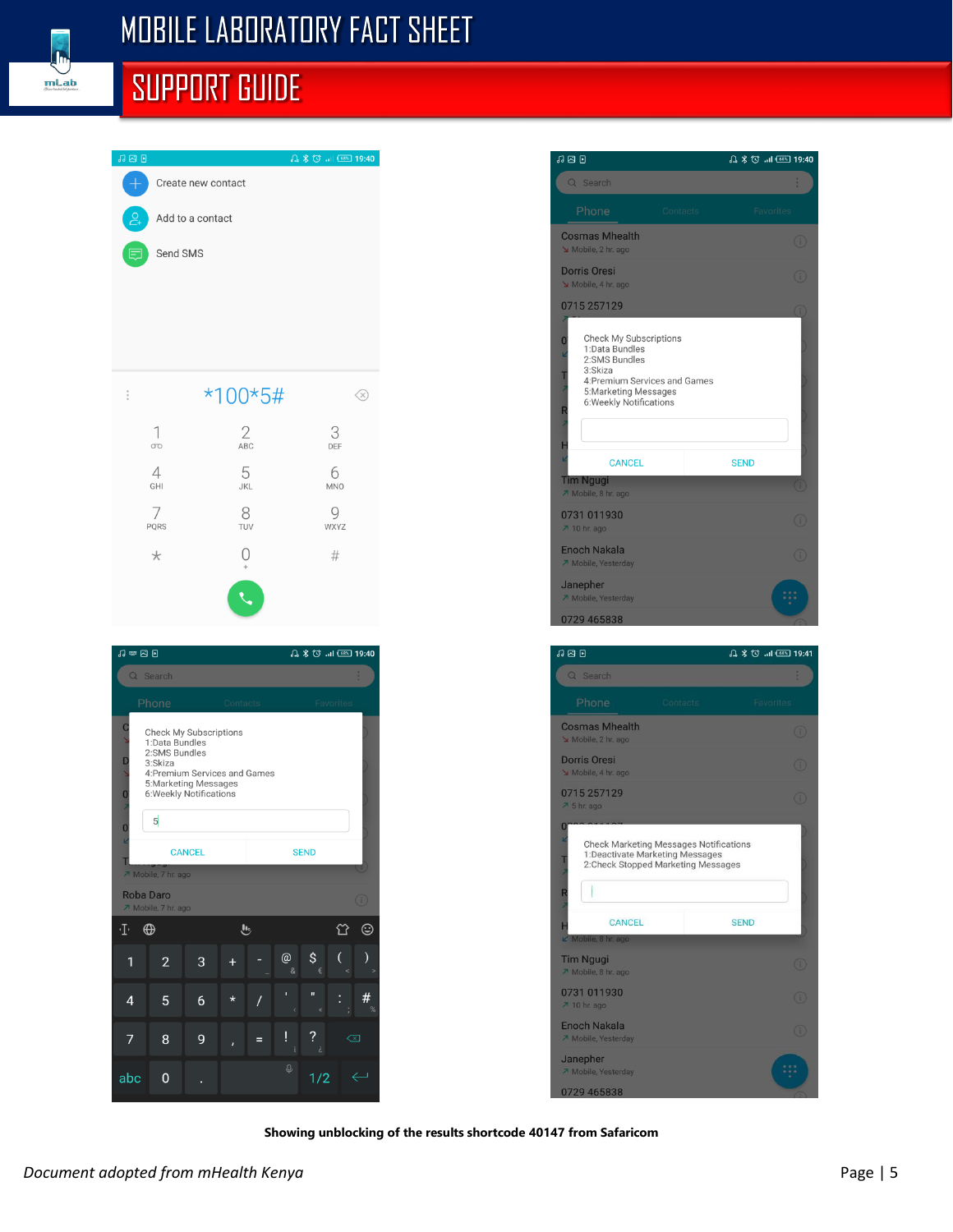

## **SUPPORT GUIDE**



If the two above questions have been resolved, please ensure the network provider mobile number is actually active and is able to receive SMS. If all of the above fails; kindly contact us on 0800 722 440 ASAP to have the issue resolve.

### **3. Is mLab a free service?**

Yes it is. mLab communication from the Testing lab to the facilities and a read receipt of the results is all free. Many users have disallowed the feature of where mLab can be able to send the results read report therefore affecting the last TAT.

It is paramount to ensure that this service is allowed to enable mLab to capture the last TAT. Please see the images



below to guide how to activate the feature if it has not been allowed but also it can be used just to confirm the feature is actually allowed.

**Document adopted from mHealth Kenya** Page | 6